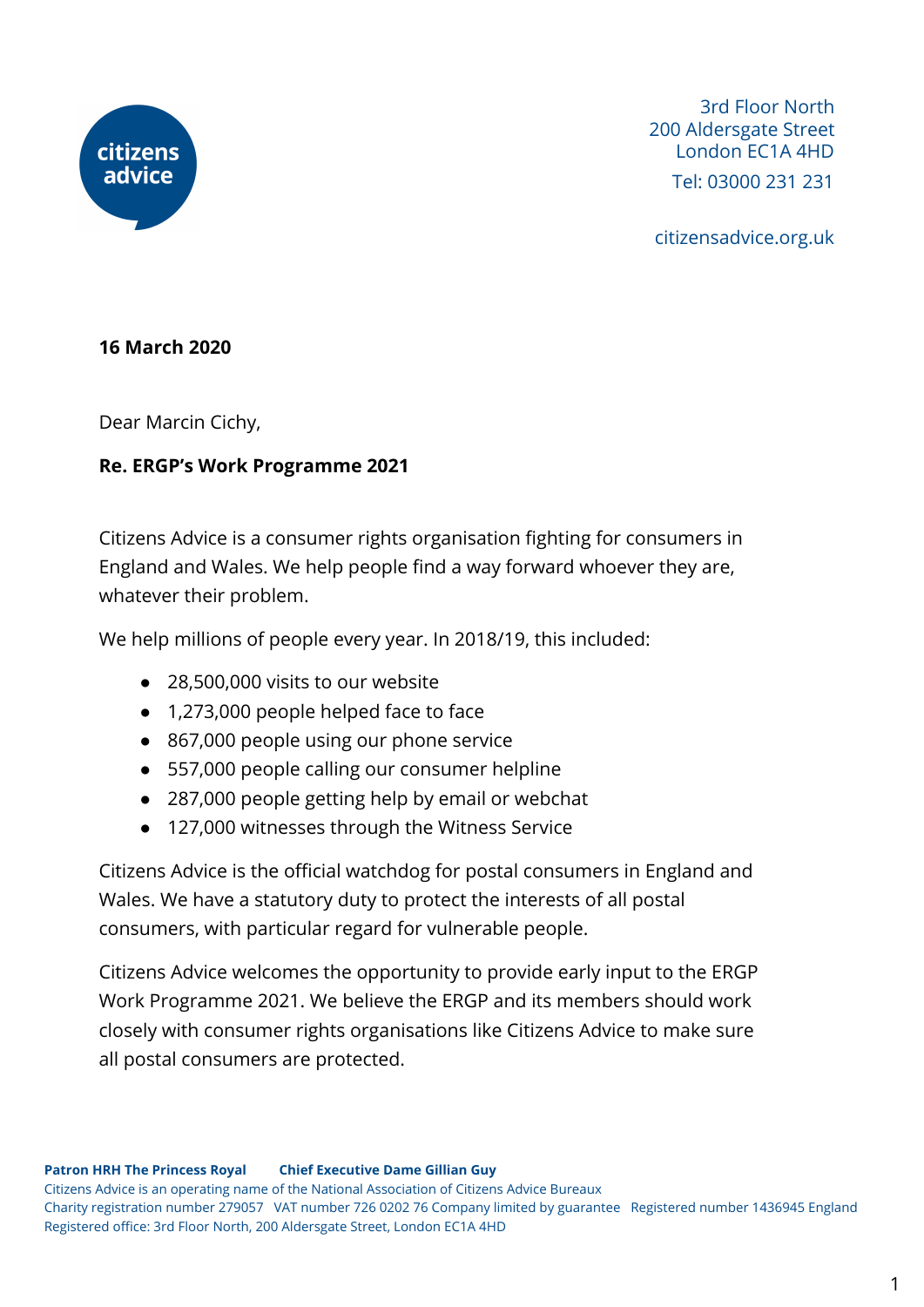

3rd Floor North 200 Aldersgate Street London EC1A 4HD Tel: 03000 231 231

citizensadvice.org.uk

The United Kingdom (UK) left the European Union (EU) 31 January 2020. However, we remain in the transition period which means that EU rules continue to apply to the UK postal market. Further, the nature of the future relationship between the UK and EU, and how this will impact postal regulation, is not yet clear. We believe it's important to give our input on the ERGP's programme as it might affect UK consumers in the future.

We believe that strategic Pillar III ("Empowering end-users and ensuring a user oriented universal service") should be a key principle throughout all your work. Citizens Advice would like to see the ERGP focus on 2 areas:

- Truly universal access to post for all , and
- A parcels market that delivers for consumers

Our work on access to post and parcels (outlined overleaf) calls into question the ERGP's switch in focus from universal service provision to competition. Competition can be useful, but it must always be used as a tool *to improve outcomes for consumers* - not as an end in itself.

Yours sincerely,

Charlotte Witso Policy Researcher

**Patron HRH The Princess Royal Chief Executive Dame Gillian Guy** Citizens Advice is an operating name of the National Association of Citizens Advice Bureaux Charity registration number 279057 VAT number 726 0202 76 Company limited by guarantee Registered number 1436945 England Registered office: 3rd Floor North, 200 Aldersgate Street, London EC1A 4HD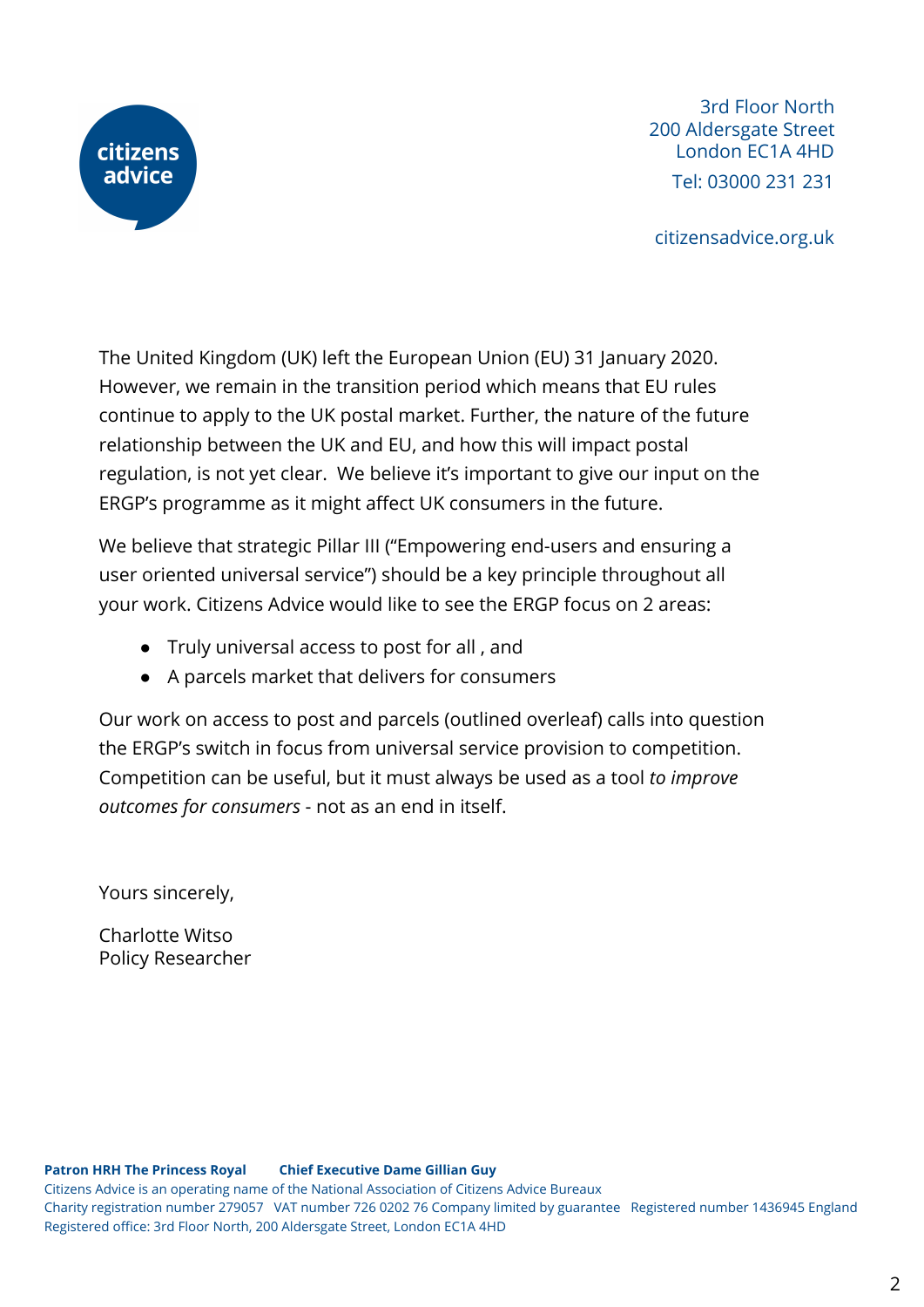

# **Concerns around the ERGP's switch in focus from universal service provision to competition**

Citizens Advice's work on access to post and parcels (outlined below) calls into question the ERGP's switch in focus from universal service provision to competition:

- **Access to post:** We've found that vulnerable groups aren't able to access their post in a reliable, accessible and secure way that people in more traditional living situations take for granted. Anyone who doesn't have an address, who moves around frequently or who doesn't have secure access to their post can face these problems. And missing your post can have severe and harmful consequences for individuals.
- **Parcels:** Our research shows that the current UK parcels market isn't delivering for consumers. There's a lot of competition between parcel companies for contracts with retailers, but this competition just doesn't appear to benefit the end-consumer. There's a high level of service failures in this market - 6 in 10 have experienced a parcel delivery problem in the last year.

Competition can be useful, but it must always be used as a tool to improve outcomes for consumers - not as an end in itself.

We believe that **reliable, accessible and secure access to postal services for all consumers is the key principle that should underpin postal regulations**. This must apply to access for both senders and recipients, and both letters and parcels.

The following pages sets out in further detail our work on access to post for all and the current failures in the parcels market.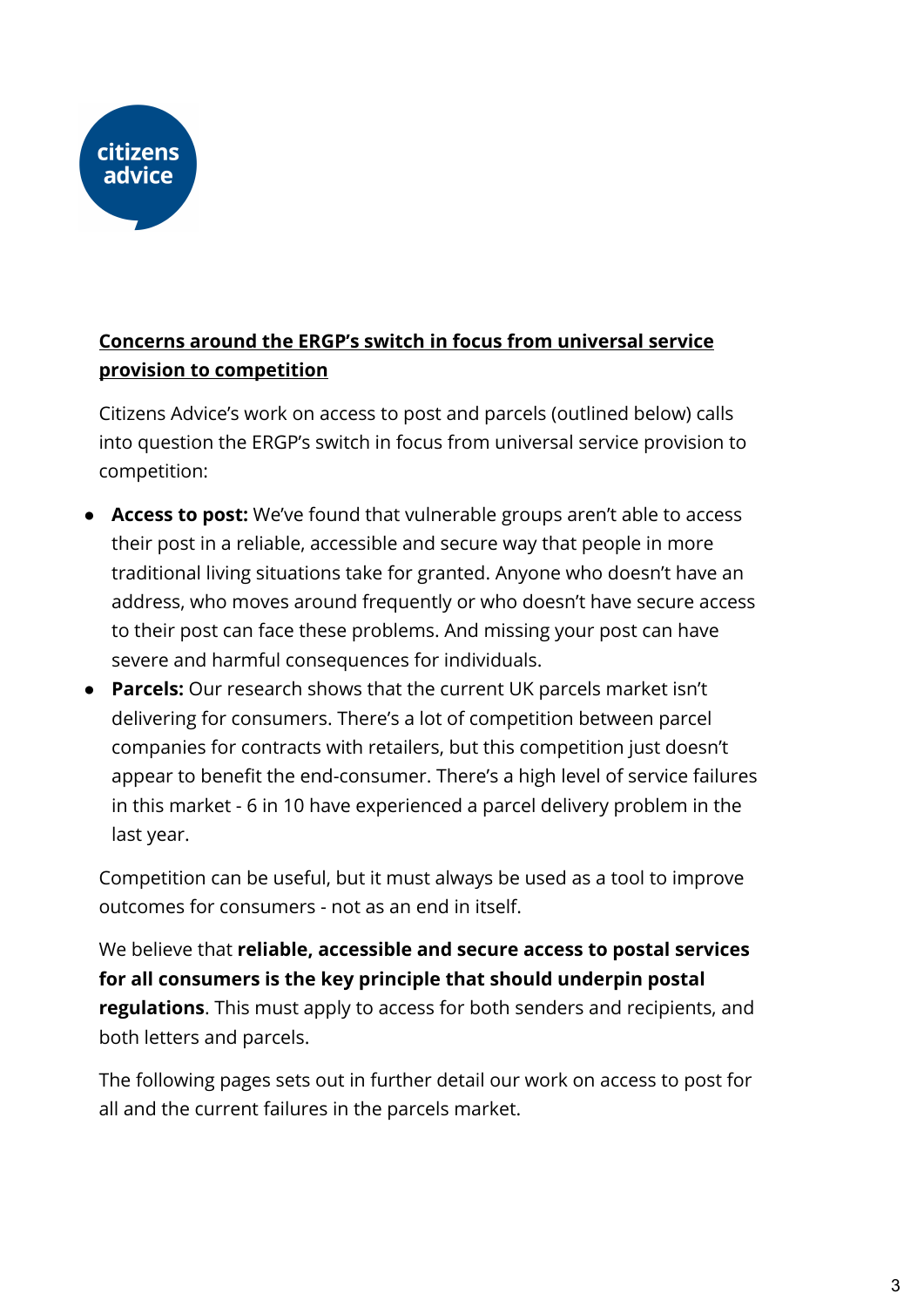

# **Universal access to postal services must remain a core principle**

1 in 5 (22%) of the UK population don't have the essential digital skills needed for day-to-day life.<sup>1</sup> Therefore, universal access to postal services remains important and this should be a key principle underpinning ERPG's work in 2021.

Our research has shown that **homlessness people don't have access to postal services.**<sup>2</sup> They face serious harm because they can't access their post, such as missing hospital appointments and facing arrest if they miss court appointments.

Last month, we published our latest research which uncovered how post can enable domestic abuse.<sup>3</sup> The **shocking research findings showed that half of domestic abuse survivors had their post intercepted by the perpetrator**. This clearly shows that access to postal services is neither universal nor secure for all in its current form.

This is the second time Citizens Advice research has revealed a large group of UK residents who don't have adequate access to post and who suffer severe consequences as a result. Both homeless people and survivors of domestic abuse can't receive post in the reliable, accessible, and secure way that people in more traditional living situations take for granted.

<sup>1</sup> Department for Education, Essential digital skills [framework,](https://www.gov.uk/government/publications/essential-digital-skills-framework/essential-digital-skills-framework) Lloyds Bank Consumer Digital Index, 23 Apr 2019.

<sup>&</sup>lt;sup>2</sup> Citizens Advice, The Postal Paradox : How having no address keeps homeless people [homeless,](https://www.citizensadvice.org.uk/about-us/policy/policy-research-topics/post-policy-research-and-consultation-responses/post-policy-research/the-postal-paradox-how-having-no-address-keeps-people-homeless/) 18 Dec 2018.

<sup>&</sup>lt;sup>3</sup> Citizens Advice, On the [Receiving](https://www.citizensadvice.org.uk/about-us/policy/policy-research-topics/post-policy-research-and-consultation-responses/post-policy-research/on-the-receiving-end-how-post-can-enable-domestic-abuse/) End : How post can enable domestic abuse, 28 Feb 2020.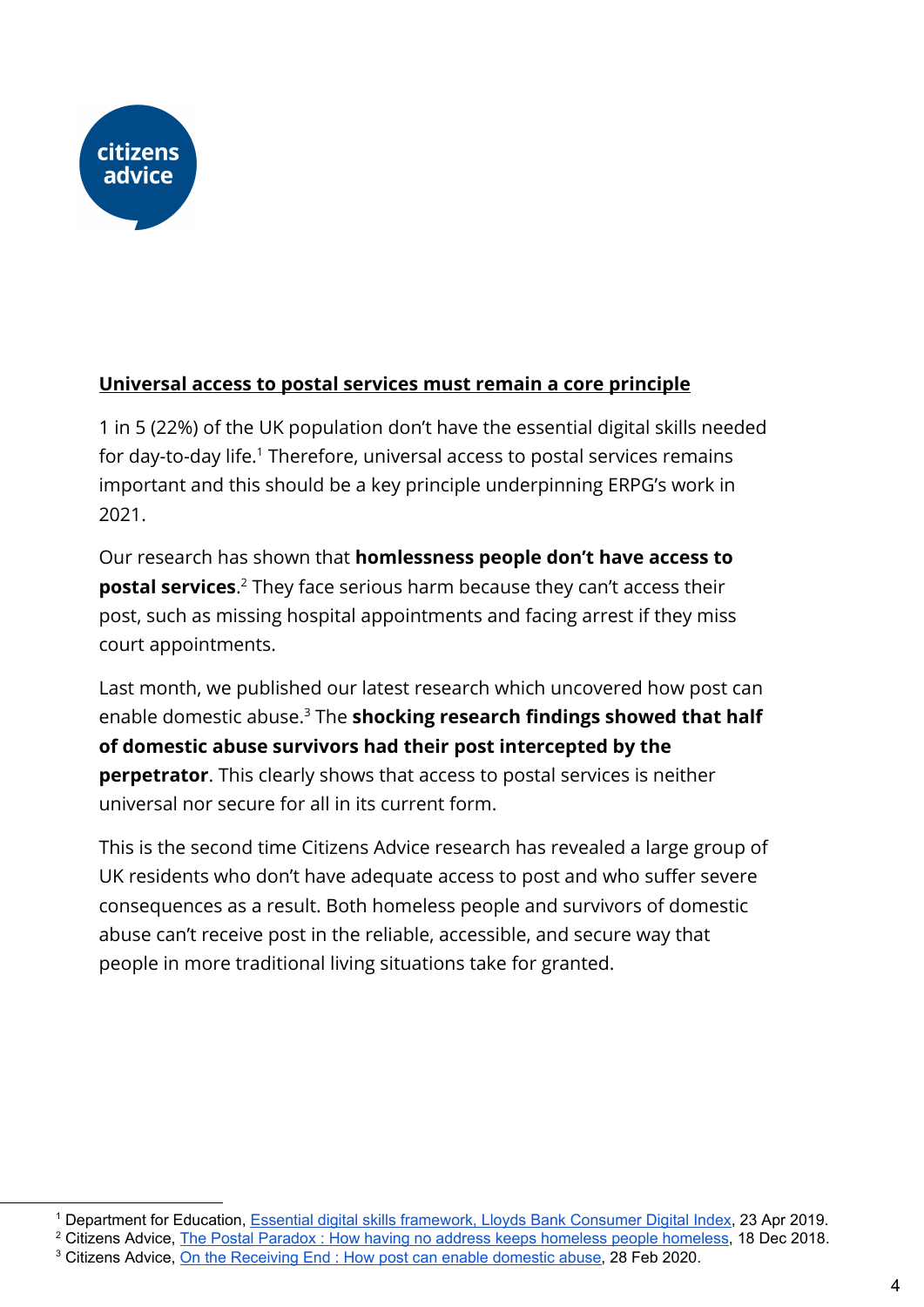

Homeless people and survivors of domestic abuse aren't the only ones experiencing these issues. Anyone who doesn't have an address, who moves around frequently or who doesn't have secure access to their post can face these problems.

Citizens Advice has recommended that the UK Government should invest in an 'Address & Collect' service provided at post offices to ensure all residents have equal access to postal services. A similar service has been successfully rolled out in post offices in Ireland. In 2019, An Post created a new service - Address Point<sup>4</sup> - which gives homeless people an address and allows them to pick up their post from a post office.

The ERGP's strategic Pillar III ("Empowering end-users and ensuring a user oriented universal service") suggests that truly universal access for all is something that should be at the heart of all of your work. A user oriented universal service must be oriented to all, not just those who already have access to post.

In this context, theERGP must keep in mind that I) post remains a vital channel of communication and II) access to post is not truly universal when it sets out its new work programme for 2021. We want to see a focus on making postal services truly universal in your new work programme.

<sup>4</sup> An Post, An Post [launches](https://www.anpost.com/Media-Centre/News/An-Post-launches-new-Address-Point-Service) new Address Point Service, 5 Apr 2019.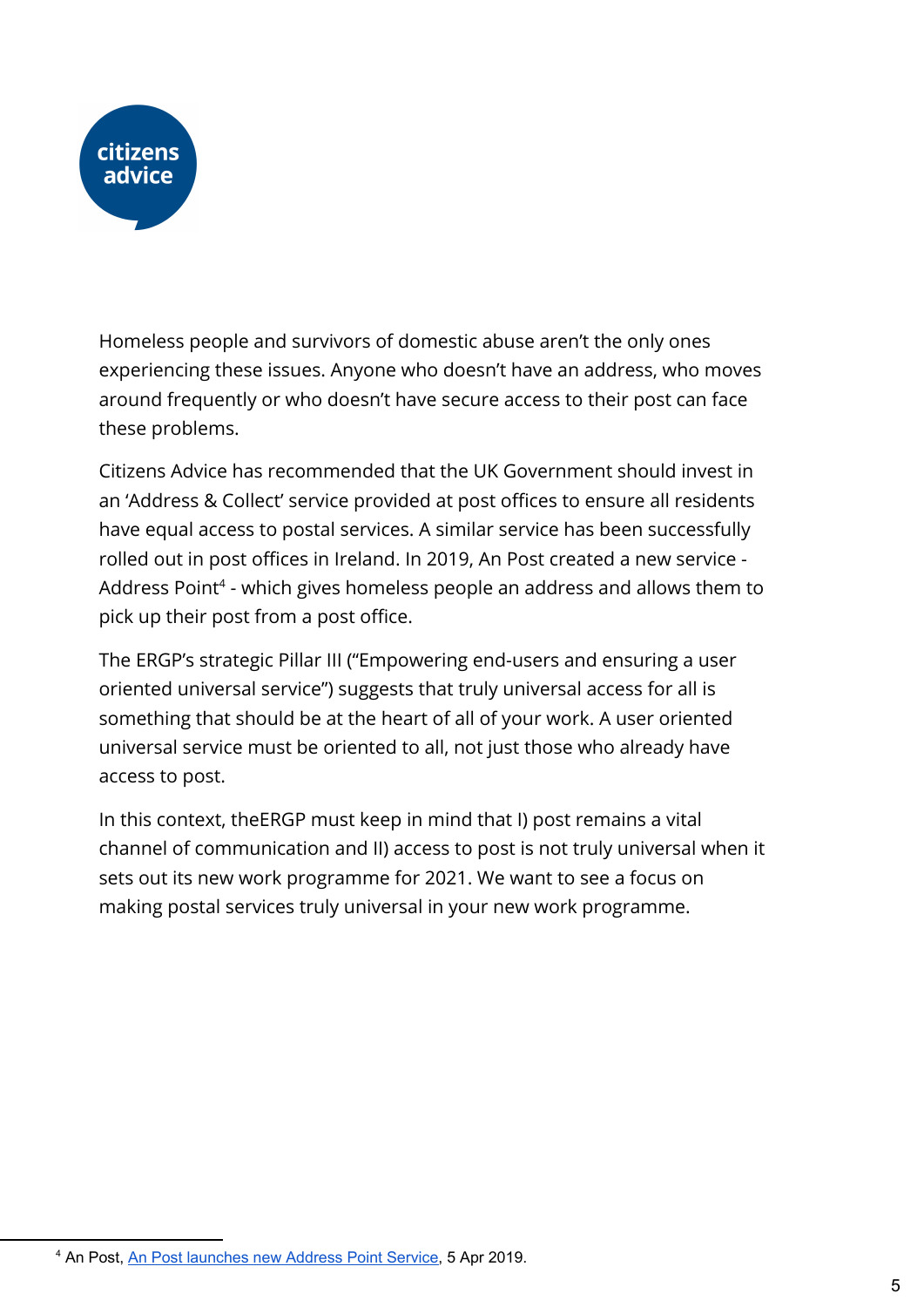

# **The UK parcels market isn't working**

The parcels market is an increasingly essential part of modern life. UK consumers are among the biggest online shoppers in Europe, with 51% saying they prefer to shop online than in store.

As modern consumers, many of us have to engage with the parcel delivery market. This can be because items aren't physically available where we live, or to get access to the best deals.

In 2019, Citizens Advice research<sup>5</sup> found that **6 in 10 (59%) UK online shoppers experienced a problem with parcel delivery in the last 12 months**. Fewer than half of these people (42%) took action to try to address their most recent problem, and nearly 2 in 3 (65%) of those reported not receiving a satisfactory response from the parcel delivery firm when they did so.

These problems have real impacts on people's lives. We estimate that **UK consumers lost at least £85 million because of parcel problems** in the last year.

**People also spent an average of 2.1 hours trying to fix parcel problems**, and often experience stress and anxiety because their delivery went wrong. Over half of people who tried to address their most recent parcel problem experienced further problems.

These problems aren't isolated instances of bad practice. Their scale indicates this vital market isn't working properly. That's why Citizens Advice has asked the Competition and Markets Authority in the UK to review the